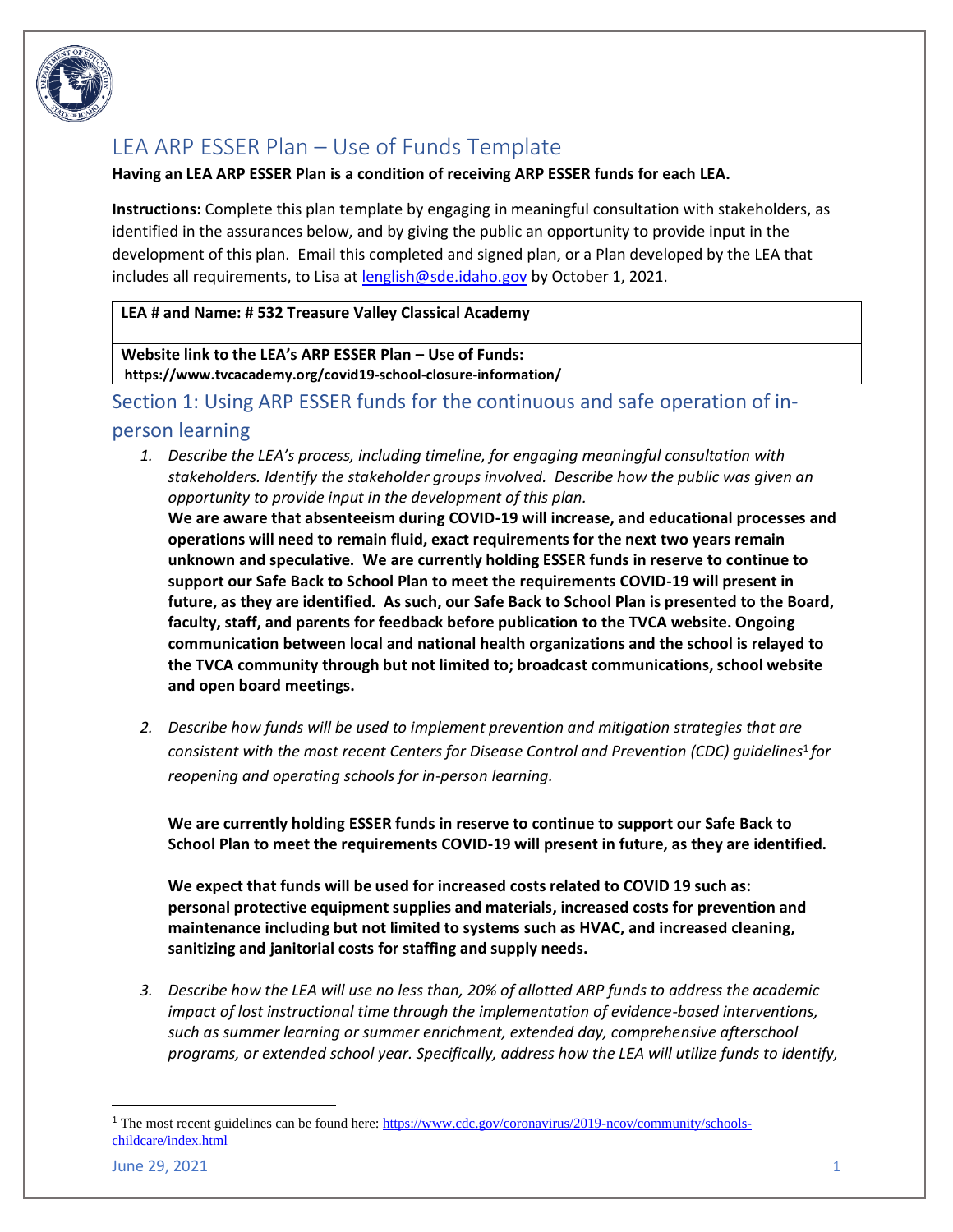*reengage, and support students most likely to have experienced the impact of lost instructional time on student learning, such as:*

- *a. Students who have missed the most in-person instruction during the 2019-2020 and 2020-2021 school years;*
- *b. Students who did not consistently participate in remote instruction when offered during school building closures; and*
- *c. Students most at-risk of dropping out of school.*
- *d.* S*ubgroups of students disproportionally impacted by COVID-19, including students from low-income families, students of color, English learners, children with disabilities, students experiencing homelessness, children in foster care, migratory students, Hispanic students, and Native American students.*

**We are aware that absenteeism during COVID-19 will increase, and educational processes and operations will need to remain fluid, exact requirements for the next two years remain unknown and speculative. We are currently holding ESSER funds in reserve to continue to support our Safe Back to School Plan to meet the requirements COVID-19 will present in future, as they are identified.** 

**All students will take MAP testing at the start of the school year, will test in January and again in May to establish an academic baseline and method to measure academic progress and deficiencies. Intervention needs and methods will be determined and offered on an individual basis. We expect to use funding for additional costs, staffing and materials for tutoring at every grade level, and additional summer remediation classes.**

**In addition to our Literacy Specialist, two staff positions for literacy teaching aides have been added, and a bi-lingual ELL paraprofessional who is also the liasion to our migrant families, Hispanic community, and the McKenny Vento liaison.** 

*4. Describe how the LEA will spend its remaining ARP ESSER funds consistent with section 2001(e)(2) of the ARP Act (See Appendix A). In your description, please identify how funds will be allocated to schools and for districtwide activities based on student need to equitably and inclusively support student success.* 

**We are currently holding ESSER funds in reserve to continue to support our Safe Back to School Plan to meet the requirements COVID-19 will present in future, as they are identified.** 

**Treasure Valley Classical Academy consists of one school that currently serves 488 students in a rural community setting. In addition to measuring for academic ramifications and needs due to COVID-19, we are aware that students and families have also been impacted on a social, economic, and emotional level and have increased needs for support services.**

**As data is received and specific needs are identified we will engage staff, board members, families, and community partners as appropriate for individual or group needs with the support of additional funding.** 

*5. Describe how the LEA will ensure that the interventions it implements, including but not limited to the interventions implemented to address the academic impact of lost instructional time, will*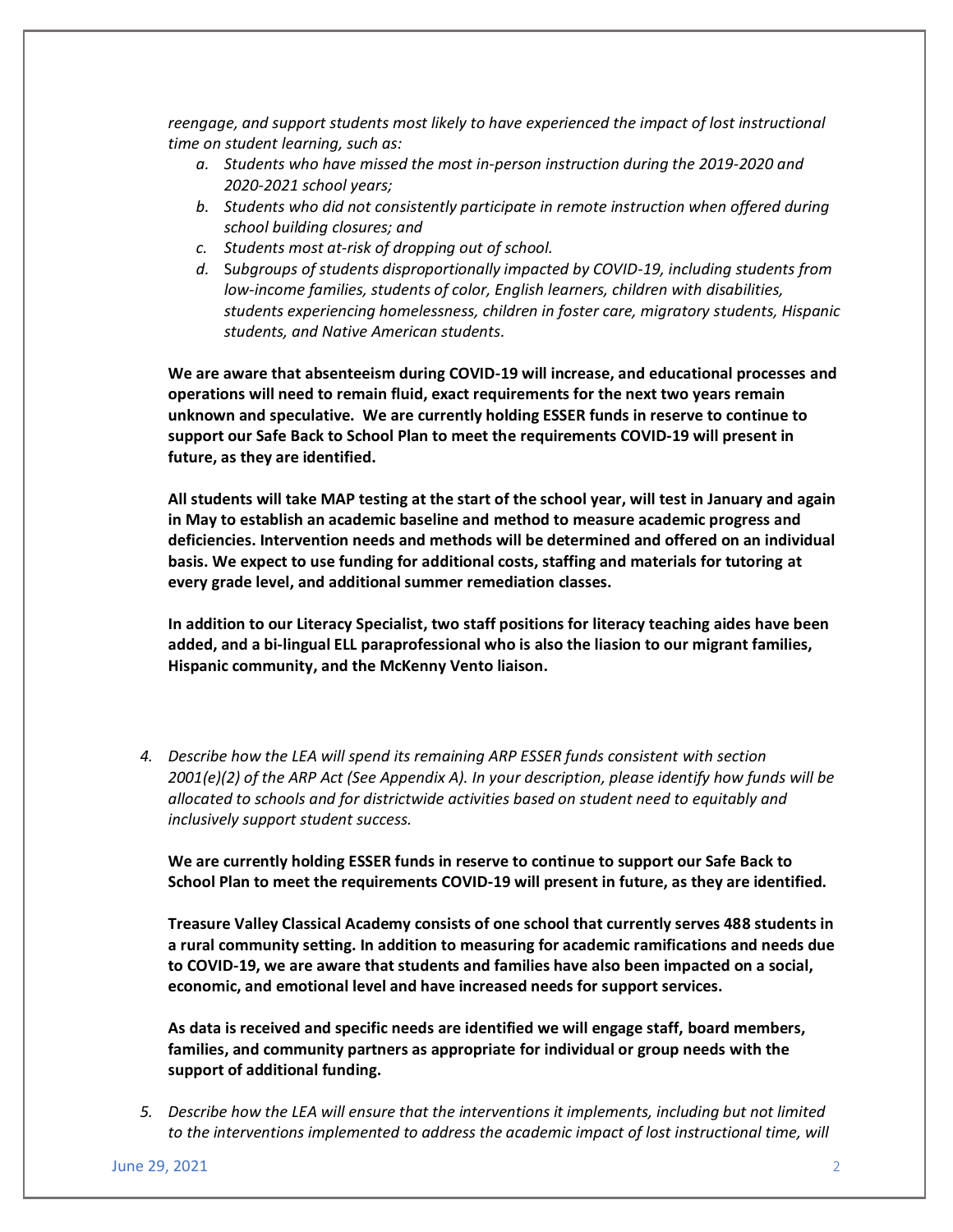*respond to the academic, social, emotional, and mental health needs of all students, and particularly those students disproportionately impacted by the COVID–19 pandemic, including students from low-income families, students of color, English learners, children with disabilities, students experiencing homelessness, children in foster care, migratory students, Hispanic students, and Native American students.* 

**We are currently holding ESSER funds in reserve to continue to support our Safe Back to School Plan to meet the requirements COVID-19 will present in future, as they are identified. As such, a school psychologist has been contracted, as well as occupational therapists, to work with students across all grade levels. Additionally, staff positions have been added as teacher's assistants, and a bi-lingual ELL paraprofessional to ensure our migrant families, Hispanic community, and a McKenny Vento families are served.** 

**Most notably, we have observed an increased number of students with speech deficiencies, possibly due to quarantine and loss of in-person language learning. We have added two new teaching aides for literacy instruction due to lost ground in language learning and a speech paraprofessional.**

**We have also partnered with WYCAP Project Launch in an effort to help serve at risk students and families experiencing but not limited to homelessness, poverty, food shortage, and loss of family.** 

*6. Describe how the LEA will consistently monitor student progress and effectiveness of the strategies/interventions implemented to address gaps in student learning and well-being.* 

**Students may be given pre- as well as post curriculum-based assessments to monitor understanding, and growth in understanding. Additionally, testing tools such as IRI and MAP are used to collect data to determine appropriate support and/or interventions need for students on an individual basis.** 

#### Section 2: Assurances

| Assurance                                                                                                                                                                                                                                                                                                                                                                                                                                                                                                                 | <b>LEA Response</b> |    |
|---------------------------------------------------------------------------------------------------------------------------------------------------------------------------------------------------------------------------------------------------------------------------------------------------------------------------------------------------------------------------------------------------------------------------------------------------------------------------------------------------------------------------|---------------------|----|
| The LEA assures that, to the best of the LEA's knowledge and belief, all<br>1.                                                                                                                                                                                                                                                                                                                                                                                                                                            | Yes                 | No |
| information in this plan is true and correct.                                                                                                                                                                                                                                                                                                                                                                                                                                                                             | ⊠                   |    |
| The LEA engaged in meaningful consultation with stakeholders and gave the<br>2.<br>public an opportunity to provide input in the development of this plan.<br>Specifically, the LEA engaged in meaningful consultation with students;<br>families; school and district administrators (including special education<br>administrators); and teachers, principals, school leaders, other educators,<br>school staff, and their unions. Keep documentation of stakeholder<br>communications and meetings on file at the LEA. | Yes<br>⊠            | No |
| The LEA engaged in meaningful consultation with each of the following, to<br>3.<br>the extent present in or served by the LEA: Tribes; civil rights organizations<br>(including disability rights organizations); and stakeholders representing the<br>interests of children with disabilities, English learners, children experiencing<br>homelessness, children in foster care, migratory students, children who are                                                                                                    | Yes<br>⊠            | No |